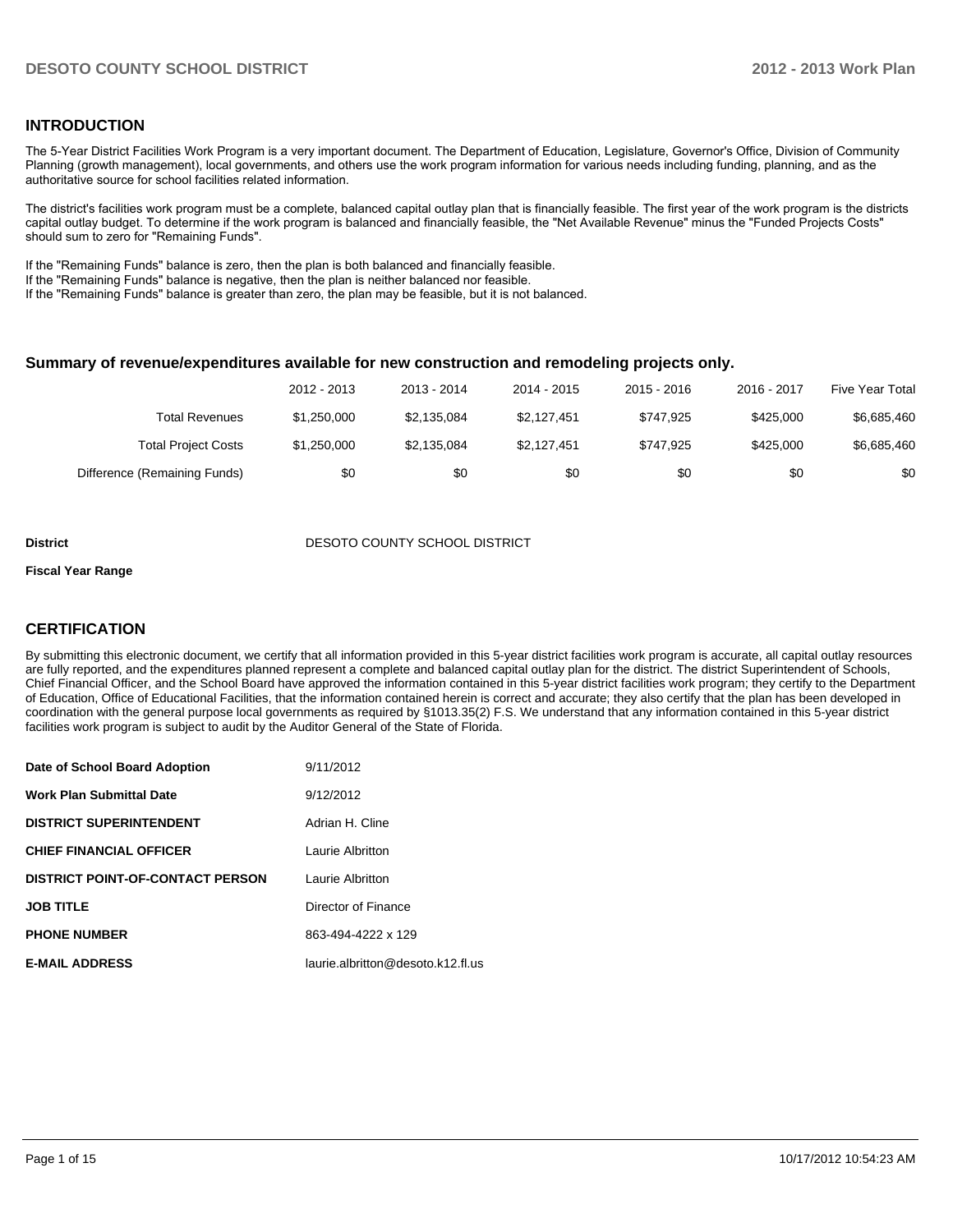# **Expenditures**

### **Expenditure for Maintenance, Repair and Renovation from 1.50-Mills and PECO**

Annually, prior to the adoption of the district school budget, each school board must prepare a tentative district facilities work program that includes a schedule of major repair and renovation projects necessary to maintain the educational and ancillary facilities of the district.

| Item                             |                                                                                                                                                                                                                                                                                                                                   | $2012 - 2013$<br><b>Actual Budget</b> | 2013 - 2014<br>Projected | $2014 - 2015$<br>Projected | $2015 - 2016$<br>Projected | 2016 - 2017<br>Projected | <b>Total</b> |
|----------------------------------|-----------------------------------------------------------------------------------------------------------------------------------------------------------------------------------------------------------------------------------------------------------------------------------------------------------------------------------|---------------------------------------|--------------------------|----------------------------|----------------------------|--------------------------|--------------|
| <b>HVAC</b>                      |                                                                                                                                                                                                                                                                                                                                   | \$30,000                              | \$25,000                 | \$25,000                   | \$25,000                   | \$250,000                | \$355,000    |
| Locations:                       | DESOTO EARLY CHILDHOOD CENTER, DESOTO MIDDLE, DESOTO SENIOR HIGH, ENVIRONMENTAL LEARNING CENTER, FAMILY<br>SERVICE CENTER, INSTRUCTIONAL SERIVCES BUILDING, LITTLE WHITE HOUSE, MEMORIAL ELEMENTARY, NOCATEE<br>ELEMENTARY, OWENS COMMUNITY CENTER, SCHOOL BOARD OFFICE, WEST ELEMENTARY                                          |                                       |                          |                            |                            |                          |              |
| Flooring                         |                                                                                                                                                                                                                                                                                                                                   | \$50,000                              | \$50,000                 | \$50,000                   | \$20,000                   | \$10,000                 | \$180,000    |
| Locations:                       | BROWNSVILLE EDUCATION CENTER, DESOTO EARLY CHILDHOOD CENTER, DESOTO MIDDLE, DESOTO SENIOR HIGH,<br>ENVIRONMENTAL LEARNING CENTER, FAMILY SERVICE CENTER, INSTRUCTIONAL SERIVCES BUILDING, LITTLE WHITE HOUSE,<br>MEMORIAL ELEMENTARY, NOCATEE ELEMENTARY, OWENS COMMUNITY CENTER, SCHOOL BOARD OFFICE, WEST ELEMENTARY            |                                       |                          |                            |                            |                          |              |
| Roofing                          |                                                                                                                                                                                                                                                                                                                                   | \$50,000                              | \$206,689                | \$50,000                   | \$50,000                   | \$100,400                | \$457,089    |
| Locations:                       | BROWNSVILLE EDUCATION CENTER, DESOTO EARLY CHILDHOOD CENTER, DESOTO MIDDLE, DESOTO SENIOR HIGH,<br>ENVIRONMENTAL LEARNING CENTER, FAMILY SERVICE CENTER, INSTRUCTIONAL SERIVCES BUILDING, LITTLE WHITE HOUSE,<br>MEMORIAL ELEMENTARY, NOCATEE ELEMENTARY, OWENS COMMUNITY CENTER, SCHOOL BOARD OFFICE, WEST ELEMENTARY            |                                       |                          |                            |                            |                          |              |
| Safety to Life                   |                                                                                                                                                                                                                                                                                                                                   | \$9,200                               | \$9,200                  | \$9,200                    | \$9,200                    | \$9,200                  | \$46,000     |
| Locations:                       | BROWNSVILLE EDUCATION CENTER, DESOTO EARLY CHILDHOOD CENTER, DESOTO MIDDLE, DESOTO SENIOR HIGH,<br>ENVIRONMENTAL LEARNING CENTER, FAMILY SERVICE CENTER, INSTRUCTIONAL SERIVCES BUILDING, LITTLE WHITE HOUSE,<br>MEMORIAL ELEMENTARY, NOCATEE ELEMENTARY, OWENS COMMUNITY CENTER, SCHOOL BOARD OFFICE, WEST ELEMENTARY            |                                       |                          |                            |                            |                          |              |
| Fencing                          |                                                                                                                                                                                                                                                                                                                                   | \$0                                   | \$5,000                  | \$5,000                    | \$0                        | \$0                      | \$10,000     |
| Locations:                       | BROWNSVILLE EDUCATION CENTER, DESOTO EARLY CHILDHOOD CENTER, DESOTO MIDDLE, DESOTO SENIOR HIGH,<br>ENVIRONMENTAL LEARNING CENTER, FAMILY SERVICE CENTER, INSTRUCTIONAL SERIVCES BUILDING, LITTLE WHITE HOUSE,<br>MEMORIAL ELEMENTARY, NOCATEE ELEMENTARY, OWENS COMMUNITY CENTER, SCHOOL BOARD OFFICE, WEST ELEMENTARY            |                                       |                          |                            |                            |                          |              |
| Parking                          |                                                                                                                                                                                                                                                                                                                                   | \$5,000                               | \$25,000                 | \$25,000                   | \$25,000                   | \$25,000                 | \$105,000    |
|                                  | Locations: BROWNSVILLE EDUCATION CENTER, DESOTO EARLY CHILDHOOD CENTER, DESOTO MIDDLE, DESOTO SENIOR HIGH,<br>ENVIRONMENTAL LEARNING CENTER, FAMILY SERVICE CENTER, INSTRUCTIONAL SERIVCES BUILDING, LITTLE WHITE HOUSE,<br>MEMORIAL ELEMENTARY, NOCATEE ELEMENTARY, OWENS COMMUNITY CENTER, SCHOOL BOARD OFFICE, WEST ELEMENTARY |                                       |                          |                            |                            |                          |              |
| Electrical                       |                                                                                                                                                                                                                                                                                                                                   | \$5,000                               | \$5,000                  | \$5.000                    | \$5,000                    | \$5,000                  | \$25,000     |
| Locations:                       | BROWNSVILLE EDUCATION CENTER, DESOTO EARLY CHILDHOOD CENTER, DESOTO MIDDLE, DESOTO SENIOR HIGH,<br>ENVIRONMENTAL LEARNING CENTER, FAMILY SERVICE CENTER, INSTRUCTIONAL SERIVCES BUILDING, LITTLE WHITE HOUSE,<br>MEMORIAL ELEMENTARY, NOCATEE ELEMENTARY, OWENS COMMUNITY CENTER, SCHOOL BOARD OFFICE, WEST ELEMENTARY            |                                       |                          |                            |                            |                          |              |
| Fire Alarm                       |                                                                                                                                                                                                                                                                                                                                   | \$5,000                               | \$10,000                 | \$10,000                   | \$10,000                   | \$10,000                 | \$45,000     |
|                                  | Locations: BROWNSVILLE EDUCATION CENTER, DESOTO EARLY CHILDHOOD CENTER, DESOTO MIDDLE, DESOTO SENIOR HIGH,<br>ENVIRONMENTAL LEARNING CENTER, FAMILY SERVICE CENTER, INSTRUCTIONAL SERIVCES BUILDING, LITTLE WHITE HOUSE,<br>MEMORIAL ELEMENTARY, NOCATEE ELEMENTARY, OWENS COMMUNITY CENTER, SCHOOL BOARD OFFICE, WEST ELEMENTARY |                                       |                          |                            |                            |                          |              |
| Telephone/Intercom System        |                                                                                                                                                                                                                                                                                                                                   | \$0                                   | \$0                      | \$1,000                    | \$0 <sub>1</sub>           | \$0                      | \$1,000      |
|                                  | Locations: BROWNSVILLE EDUCATION CENTER, DESOTO EARLY CHILDHOOD CENTER, DESOTO MIDDLE, DESOTO SENIOR HIGH,<br>ENVIRONMENTAL LEARNING CENTER, FAMILY SERVICE CENTER, INSTRUCTIONAL SERIVCES BUILDING, LITTLE WHITE HOUSE,<br>MEMORIAL ELEMENTARY. NOCATEE ELEMENTARY. OWENS COMMUNITY CENTER. SCHOOL BOARD OFFICE. WEST ELEMENTARY |                                       |                          |                            |                            |                          |              |
| <b>Closed Circuit Television</b> |                                                                                                                                                                                                                                                                                                                                   | \$0                                   | \$2,000                  | \$2,000                    | \$0                        | \$0                      | \$4,000      |
| Locations:                       | DESOTO EARLY CHILDHOOD CENTER, DESOTO MIDDLE, DESOTO SENIOR HIGH, FAMILY SERVICE CENTER, MEMORIAL<br>ELEMENTARY, NOCATEE ELEMENTARY, SCHOOL BOARD OFFICE, WEST ELEMENTARY                                                                                                                                                         |                                       |                          |                            |                            |                          |              |
| Paint                            |                                                                                                                                                                                                                                                                                                                                   | \$10,000                              | \$10,000                 | \$8,000                    | \$8,000                    | \$0                      | \$36,000     |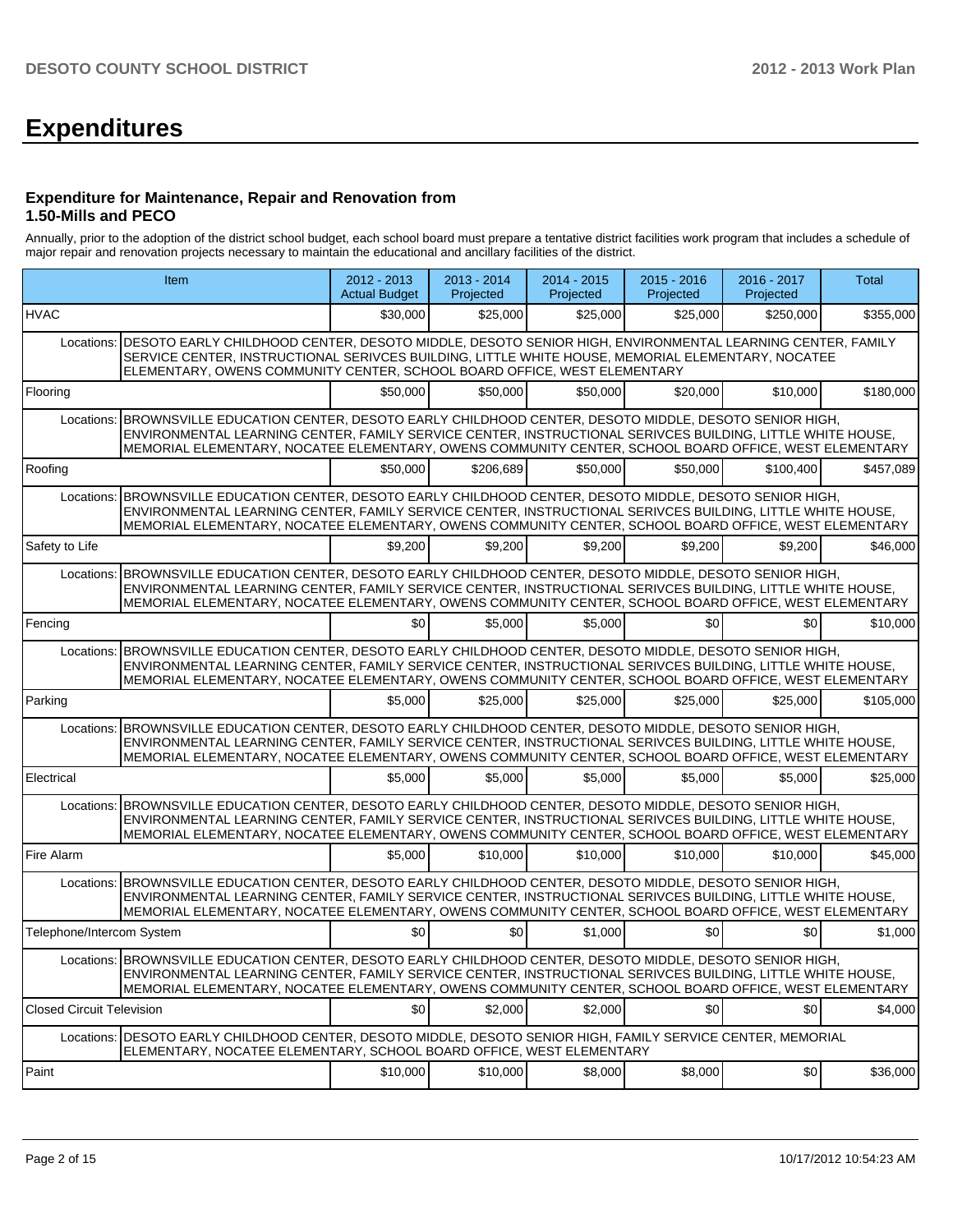|                    | Locations: BROWNSVILLE EDUCATION CENTER, DESOTO EARLY CHILDHOOD CENTER, DESOTO MIDDLE, DESOTO SENIOR HIGH,<br>ENVIRONMENTAL LEARNING CENTER, FAMILY SERVICE CENTER, INSTRUCTIONAL SERIVCES BUILDING, LITTLE WHITE HOUSE,<br>MEMORIAL ELEMENTARY, NOCATEE ELEMENTARY, OWENS COMMUNITY CENTER, SCHOOL BOARD OFFICE, WEST ELEMENTARY  |           |           |           |           |             |             |
|--------------------|------------------------------------------------------------------------------------------------------------------------------------------------------------------------------------------------------------------------------------------------------------------------------------------------------------------------------------|-----------|-----------|-----------|-----------|-------------|-------------|
| Maintenance/Repair |                                                                                                                                                                                                                                                                                                                                    | \$125,000 | \$437.998 | \$410.226 | \$300.000 | \$591.568   | \$1.864.792 |
|                    | Locations: BROWNSVILLE EDUCATION CENTER, DESOTO EARLY CHILDHOOD CENTER, DESOTO MIDDLE, DESOTO SENIOR HIGH,<br>ENVIRONMENTAL LEARNING CENTER, FAMILY SERVICE CENTER, INSTRUCTIONAL SERIVCES BUILDING, LITTLE WHITE HOUSE,<br>IMEMORIAL ELEMENTARY. NOCATEE ELEMENTARY. OWENS COMMUNITY CENTER. SCHOOL BOARD OFFICE. WEST ELEMENTARY |           |           |           |           |             |             |
|                    | Sub Total: I                                                                                                                                                                                                                                                                                                                       | \$289.200 | \$785.887 | \$600,426 | \$452,200 | \$1,001.168 | \$3,128,881 |

| IPECO Maintenance Expenditures | \$0       | \$0       | \$191.888 | \$224.935 | \$248.374] | \$665,197   |
|--------------------------------|-----------|-----------|-----------|-----------|------------|-------------|
| 1.50 Mill Sub Total: I         | \$299.200 | \$795.887 | \$418.538 | \$232.265 | \$762,794  | \$2,508,684 |

| Other Items                                                                                                                                                                                                                                                                                                                                |        | $2012 - 2013$<br><b>Actual Budget</b> | $2013 - 2014$<br>Projected | $2014 - 2015$<br>Projected | $2015 - 2016$<br>Projected | 2016 - 2017<br>Projected | Total       |  |  |
|--------------------------------------------------------------------------------------------------------------------------------------------------------------------------------------------------------------------------------------------------------------------------------------------------------------------------------------------|--------|---------------------------------------|----------------------------|----------------------------|----------------------------|--------------------------|-------------|--|--|
| Retrofit for Technology                                                                                                                                                                                                                                                                                                                    |        | \$5,000                               | \$5,000                    | \$5,000                    | \$5,000                    | \$5,000                  | \$25,000    |  |  |
| Locations BROWNSVILLE EDUCATION CENTER, DESOTO EARLY CHILDHOOD CENTER, DESOTO MIDDLE, DESOTO SENIOR HIGH,<br>ENVIRONMENTAL LEARNING CENTER, FAMILY SERVICE CENTER, INSTRUCTIONAL SERIVCES BUILDING, LITTLE WHITE HOUSE,<br>MEMORIAL ELEMENTARY, NOCATEE ELEMENTARY, OWENS COMMUNITY CENTER, SCHOOL BOARD OFFICE, WEST<br><b>ELEMENTARY</b> |        |                                       |                            |                            |                            |                          |             |  |  |
| <b>IADA Retrofit</b>                                                                                                                                                                                                                                                                                                                       |        | \$5.000                               | \$5,000                    | \$5,000                    | \$0 <sub>1</sub>           | \$5,000                  | \$20,000    |  |  |
| Locations BROWNSVILLE EDUCATION CENTER, DESOTO EARLY CHILDHOOD CENTER, DESOTO MIDDLE, DESOTO SENIOR HIGH,<br>ENVIRONMENTAL LEARNING CENTER, FAMILY SERVICE CENTER, INSTRUCTIONAL SERIVCES BUILDING, LITTLE WHITE HOUSE,<br>MEMORIAL ELEMENTARY. NOCATEE ELEMENTARY. OWENS COMMUNITY CENTER. SCHOOL BOARD OFFICE. WEST<br><b>ELEMENTARY</b> |        |                                       |                            |                            |                            |                          |             |  |  |
|                                                                                                                                                                                                                                                                                                                                            | Total: | \$299,200                             | \$795,887                  | \$610,426                  | \$457,200                  | \$1,011,168              | \$3,173,881 |  |  |

## **Local 1.50 Mill Expenditure For Maintenance, Repair and Renovation**

Anticipated expenditures expected from local funding sources over the years covered by the current work plan.

| <b>Item</b>                                                  | 2012 - 2013<br><b>Actual Budget</b> | $2013 - 2014$<br>Projected | 2014 - 2015<br>Projected | $2015 - 2016$<br>Projected | 2016 - 2017<br>Projected | Total            |
|--------------------------------------------------------------|-------------------------------------|----------------------------|--------------------------|----------------------------|--------------------------|------------------|
| Remaining Maint and Repair from 1.5 Mills                    | \$299,200                           | \$795,887                  | \$418,538                | \$232,265                  | \$762,794                | \$2,508,684      |
| Maintenance/Repair Salaries                                  | \$216,000                           | \$375,000                  | \$375,000                | \$375,000                  | \$375,000                | \$1,716,000      |
| School Bus Purchases                                         | \$230,000                           | \$250,000                  | \$250,000                | \$250,000                  | \$250,000                | \$1,230,000      |
| <b>Other Vehicle Purchases</b>                               | \$0                                 | \$15,000                   | \$15,000                 | \$0                        | \$15,000                 | \$45,000         |
| Capital Outlay Equipment                                     | \$259,357                           | \$500,000                  | \$300,000                | \$218,093                  | \$300,000                | \$1,577,450      |
| <b>Rent/Lease Payments</b>                                   | \$0 <sub>1</sub>                    | \$0                        | \$0                      | \$0                        | \$0                      | \$0              |
| ICOP Debt Service                                            | \$0                                 | \$0                        | \$0                      | \$0                        | \$0                      | \$0              |
| Rent/Lease Relocatables                                      | \$0                                 | \$0                        | \$0                      | \$0                        | \$0                      | \$0              |
| <b>Environmental Problems</b>                                | \$50,000                            | \$50,000                   | \$50,000                 | \$50,000                   | \$50,000                 | \$250,000        |
| ls.1011.14 Debt Service                                      | \$0 <sub>1</sub>                    | \$0                        | \$0                      | \$0                        | \$0                      | \$0 <sub>1</sub> |
| <b>Special Facilities Construction Account</b>               | \$0                                 | \$0                        | \$0                      | \$0                        | \$0                      | \$0              |
| Premiums for Property Casualty Insurance - 1011.71<br>(4a,b) | \$350,000                           | \$360,000                  | \$360,000                | \$360,000                  | \$380,000                | \$1,810,000      |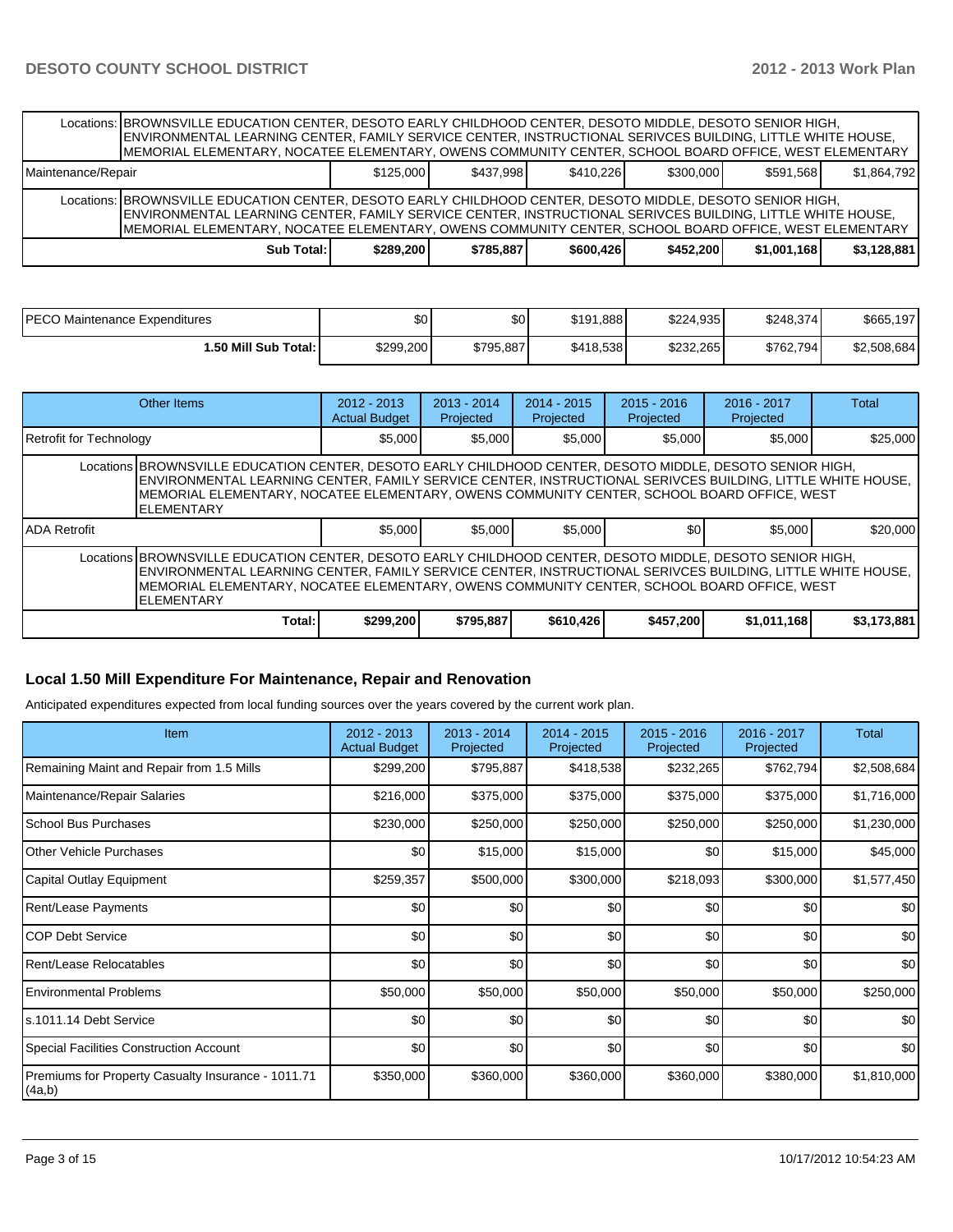| Qualified School Construction Bonds (QSCB) | \$0         | \$0         | \$0         | \$0              | \$0         | \$0          |
|--------------------------------------------|-------------|-------------|-------------|------------------|-------------|--------------|
| Qualified Zone Academy Bonds (QZAB)        | \$256,689   | \$256,689   | \$256,689   | \$132,287        | \$0         | \$902.354    |
| Parcel New Elementary School               | \$100,000   | \$0         | \$0         | \$0 <sub>1</sub> | \$0         | \$100,000    |
| Local Expenditure Totals:                  | \$1,761,246 | \$2,602,576 | \$2,025,227 | \$1,617,645      | \$2,132,794 | \$10,139,488 |

## **Revenue**

## **1.50 Mill Revenue Source**

Schedule of Estimated Capital Outlay Revenue from each currently approved source which is estimated to be available for expenditures on the projects included in the tentative district facilities work program. All amounts are NET after considering carryover balances, interest earned, new COP's, 1011.14 and 1011.15 loans, etc. Districts cannot use 1.5-Mill funds for salaries except for those explicitly associated with maintenance/repair projects. (1011.71 (5), F.S.)

| Item                                                                                | Fund | $2012 - 2013$<br><b>Actual Value</b> | $2013 - 2014$<br>Projected | $2014 - 2015$<br>Projected | $2015 - 2016$<br>Projected | 2016 - 2017<br>Projected | Total           |
|-------------------------------------------------------------------------------------|------|--------------------------------------|----------------------------|----------------------------|----------------------------|--------------------------|-----------------|
| $(1)$ Non-exempt property<br>lassessed valuation                                    |      | \$1,442,104,862                      | \$1,444,604,862            | \$1,447,104,862            | \$1,449,604,862            | \$1,452,104,862          | \$7,235,524,310 |
| (2) The Millege projected for<br>discretionary capital outlay per<br>ls.1011.71     |      | 1.50                                 | 1.50                       | 1.50                       | 1.50                       | 1.50                     |                 |
| $(3)$ Full value of the 1.50-Mill<br>discretionary capital outlay per<br>ls.1011.71 |      | \$2,422,736                          | \$2,426,936                | \$2,431,136                | \$2,435,336                | \$2,439,536              | \$12,155,680    |
| (4) Value of the portion of the 1.50<br>I-Mill ACTUALLY levied                      | 370  | \$2,076,631                          | \$2,080,231                | \$2,083,831                | \$2,087,431                | \$2,091,031              | \$10,419,155    |
| $(5)$ Difference of lines (3) and (4)                                               |      | \$346,105                            | \$346,705                  | \$347,305                  | \$347,905                  | \$348,505                | \$1,736,525     |

## **PECO Revenue Source**

The figure in the row designated "PECO Maintenance" will be subtracted from funds available for new construction because PECO maintenance dollars cannot be used for new construction.

| <b>Item</b>                   | Fund | $2012 - 2013$<br><b>Actual Budget</b> | $2013 - 2014$<br>Projected | $2014 - 2015$<br>Projected | $2015 - 2016$<br>Projected | $2016 - 2017$<br>Projected | Total     |
|-------------------------------|------|---------------------------------------|----------------------------|----------------------------|----------------------------|----------------------------|-----------|
| PECO New Construction         | 340  | \$0                                   | \$0                        | \$35.323                   | \$11,968                   | \$0                        | \$47,291  |
| PECO Maintenance Expenditures |      | \$0                                   | \$0                        | \$191.888                  | \$224.935                  | \$248,374                  | \$665.197 |
|                               |      | \$0                                   | \$0                        | \$227,211                  | \$236,903                  | \$248,374                  | \$712,488 |

## **CO & DS Revenue Source**

Revenue from Capital Outlay and Debt Service funds.

| Item                                               | Fund | $2012 - 2013$<br><b>Actual Budget</b> | $2013 - 2014$<br>Projected | $2014 - 2015$<br>Projected | $2015 - 2016$<br>Projected | 2016 - 2017<br>Projected | Total     |
|----------------------------------------------------|------|---------------------------------------|----------------------------|----------------------------|----------------------------|--------------------------|-----------|
| ICO & DS Cash Flow-through<br><b>I</b> Distributed | 360  | \$29.894                              | \$29.894                   | \$29.894                   | \$29,894                   | \$29,894                 | \$149,470 |
| ICO & DS Interest on<br>Undistributed CO           | 360  | \$1.869                               | \$1,869                    | \$1.869                    | \$1.869                    | \$1,869                  | \$9,345   |
|                                                    |      | \$31,763                              | \$31,763                   | \$31,763                   | \$31,763                   | \$31,763                 | \$158,815 |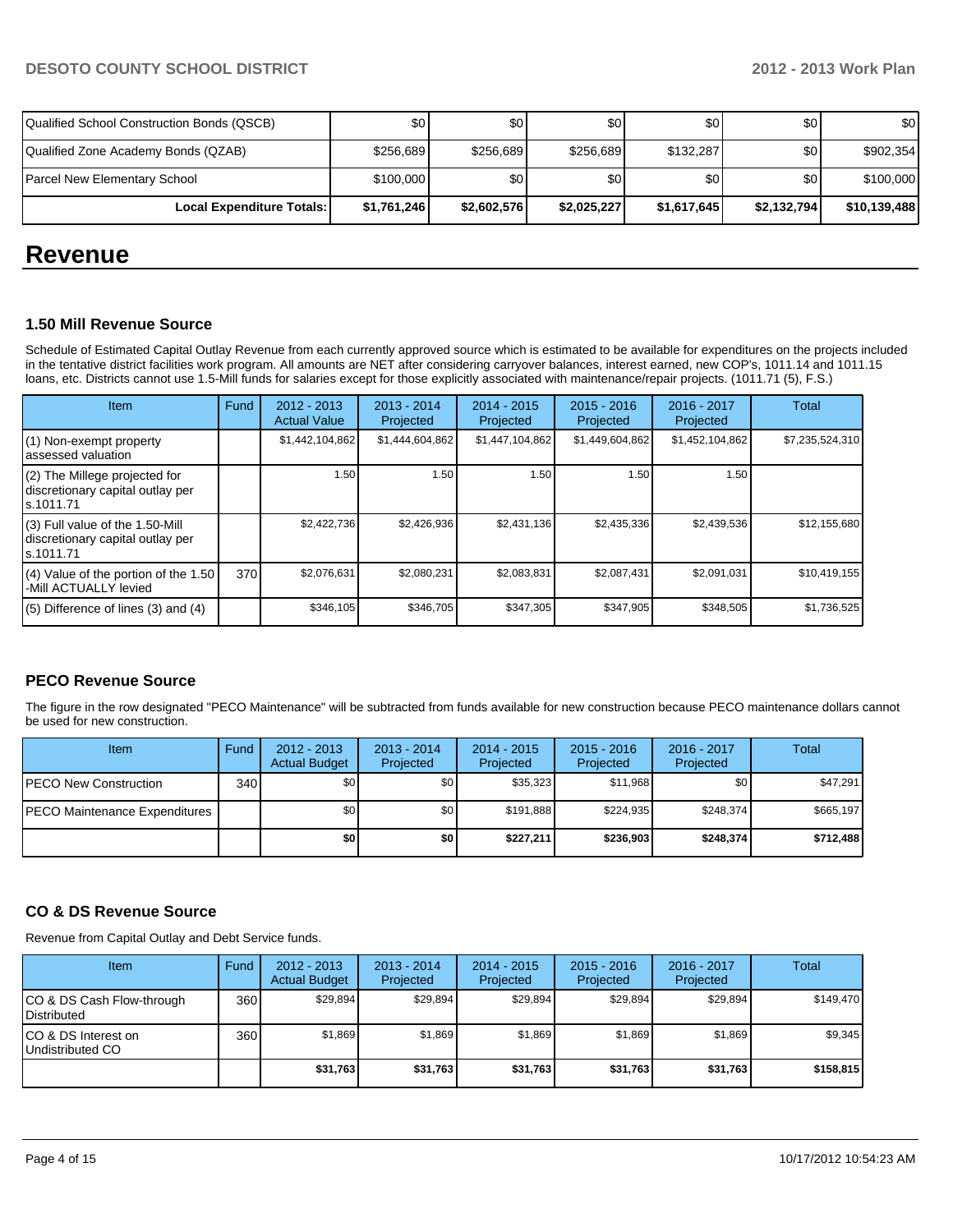### **Fair Share Revenue Source**

All legally binding commitments for proportionate fair-share mitigation for impacts on public school facilities must be included in the 5-year district work program.

Nothing reported for this section.

## **Sales Surtax Referendum**

Specific information about any referendum for a 1-cent or ½-cent surtax referendum during the previous year.

**Did the school district hold a surtax referendum during the past fiscal year 2011 - 2012?**

No

## **Additional Revenue Source**

Any additional revenue sources

| Item                                                                                                   | $2012 - 2013$<br><b>Actual Value</b> | 2013 - 2014<br>Projected | 2014 - 2015<br>Projected | $2015 - 2016$<br>Projected | 2016 - 2017<br>Projected | <b>Total</b> |
|--------------------------------------------------------------------------------------------------------|--------------------------------------|--------------------------|--------------------------|----------------------------|--------------------------|--------------|
| Proceeds from a s.1011.14/15 F.S. Loans                                                                | \$0                                  | \$0                      | \$0                      | \$0                        | \$0                      | \$0          |
| District Bonds - Voted local bond<br>referendum proceeds per s.9, Art VII<br><b>State Constitution</b> | \$0                                  | \$0                      | \$0                      | \$0                        | \$0                      | \$0          |
| Proceeds from Special Act Bonds                                                                        | \$0                                  | \$0                      | \$0                      | \$0                        | \$0                      | \$0          |
| Estimated Revenue from CO & DS Bond<br>Sale                                                            | \$0                                  | \$0                      | \$0                      | \$0                        | \$0                      | \$0          |
| Proceeds from Voted Capital<br>Improvements millage                                                    | \$0                                  | \$0                      | \$0                      | \$0                        | \$0                      | \$0          |
| Other Revenue for Other Capital Projects                                                               | \$0                                  | \$0                      | \$0                      | \$0                        | \$0                      | \$0          |
| Proceeds from 1/2 cent sales surtax<br>authorized by school board                                      | \$0                                  | \$0                      | \$0                      | \$0                        | \$0                      | \$0          |
| Proceeds from local governmental<br>infrastructure sales surtax                                        | \$0                                  | \$0                      | \$0                      | \$0                        | \$0                      | \$0          |
| Proceeds from Certificates of<br>Participation (COP's) Sale                                            | \$0                                  | \$0                      | \$0                      | \$0                        | \$0                      | \$0          |
| Classrooms First Bond proceeds amount<br>authorized in FY 1997-98                                      | \$0                                  | \$0                      | \$0                      | \$0                        | \$0                      | \$0          |
| <b>Classrooms for Kids</b>                                                                             | \$0                                  | \$0                      | \$0                      | \$0                        | \$0                      | \$0          |
| <b>District Equity Recognition</b>                                                                     | \$0                                  | \$0                      | \$0                      | \$0                        | \$0                      | \$0          |
| <b>Federal Grants</b>                                                                                  | \$0                                  | \$0                      | \$0                      | \$0                        | \$0                      | \$0          |
| Proportionate share mitigation (actual<br>cash revenue only, not in kind donations)                    | \$0                                  | \$0                      | \$0                      | \$0                        | \$0                      | \$0          |
| Impact fees received                                                                                   | \$0                                  | \$0                      | \$0                      | \$0                        | \$0                      | \$0          |
| Private donations                                                                                      | \$0                                  | \$0                      | \$0                      | \$0                        | \$0                      | \$0          |
| Grants from local governments or not-for-<br>profit organizations                                      | \$0                                  | \$0                      | \$0                      | \$0                        | \$0                      | \$0          |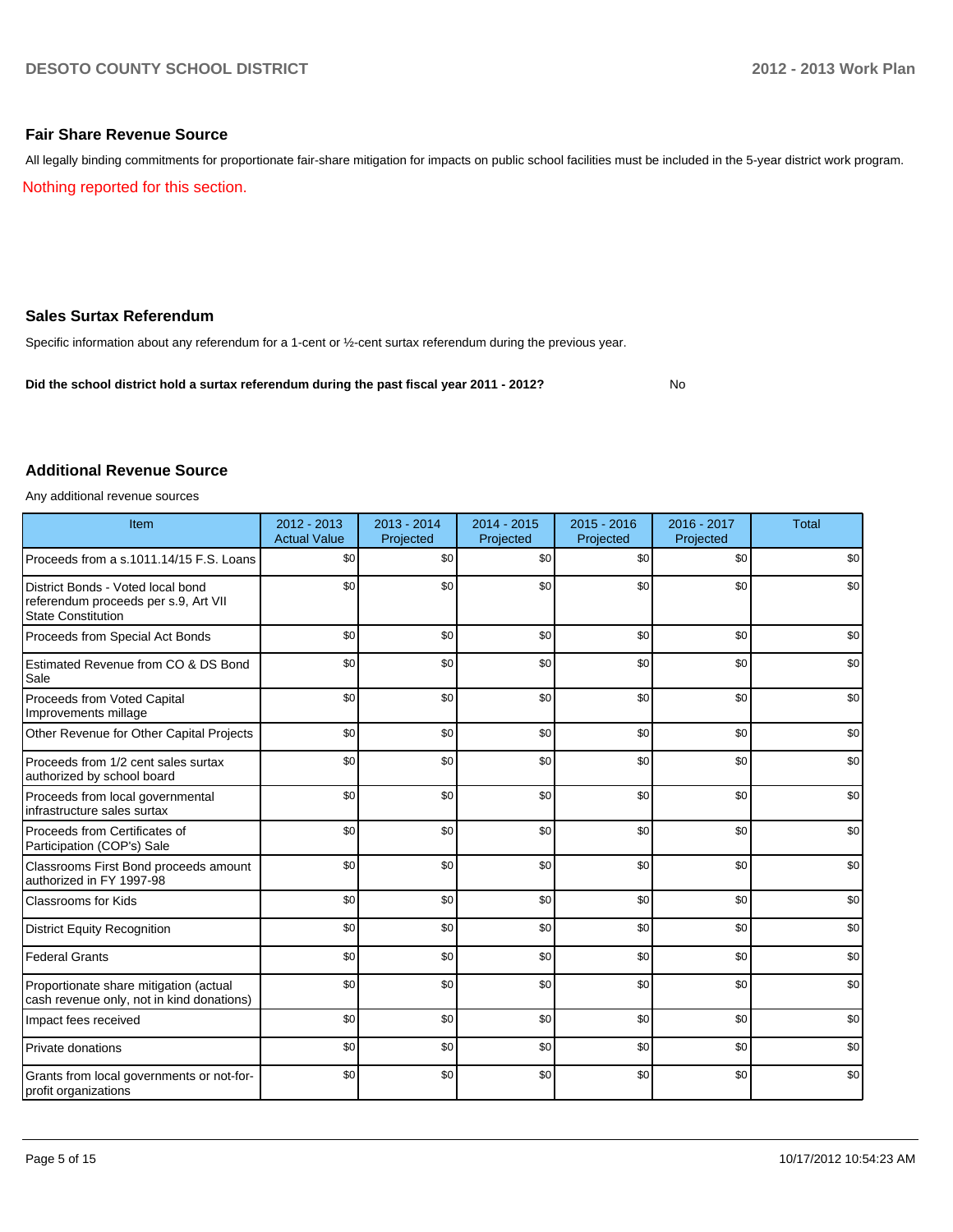## **DESOTO COUNTY SCHOOL DISTRICT 2012 - 2013 Work Plan**

| Interest, Including Profit On Investment                                                                             | \$36,119  | \$20,000    | \$20,000    | \$10,000  | \$10,000  | \$96,119         |
|----------------------------------------------------------------------------------------------------------------------|-----------|-------------|-------------|-----------|-----------|------------------|
| Revenue from Bonds pledging proceeds<br>Ifrom 1 cent or 1/2 cent Sales Surtax                                        | \$0       | \$0         | \$0         | \$0       | \$0       | \$0              |
| Total Fund Balance Carried Forward                                                                                   | \$866,733 | \$2,605,666 | \$1,981,761 | \$224,408 | \$425,000 | \$6,103,568      |
| General Capital Outlay Obligated Fund<br><b>Balance Carried Forward From Total</b><br>l Fund Balance Carried Forward | \$0       | \$0         | \$0         | \$0       | \$0       | \$0 <sub>1</sub> |
| Special Facilities Construction Account                                                                              | \$0       | \$0         | \$0         | \$0       | \$0       | \$0              |
| IOne Cent - 1/2 Cent Sales Surtax Debt<br>l Service From Total Fund Balance Carried<br><b>IForward</b>               | \$0       | \$0         | \$0         | \$0       | \$0       | \$0              |
| Capital Outlay Projects Funds Balance<br>Carried Forward From Total Fund<br>Balance Carried Forward                  | \$0       | \$0         | \$0         | \$0       | \$0       | \$0              |
| <b>Subtotal</b>                                                                                                      | \$902,852 | \$2,625,666 | \$2,001,761 | \$234,408 | \$435,000 | \$6,199,687      |

## **Total Revenue Summary**

| <b>Item Name</b>                                            | $2012 - 2013$<br><b>Budget</b> | $2013 - 2014$<br>Projected | $2014 - 2015$<br>Projected | $2015 - 2016$<br>Projected | $2016 - 2017$<br>Projected | <b>Five Year Total</b> |
|-------------------------------------------------------------|--------------------------------|----------------------------|----------------------------|----------------------------|----------------------------|------------------------|
| Local 1.5 Mill Discretionary Capital Outlay<br>l Revenue    | \$2.076.631                    | \$2,080,231                | \$2,083,831                | \$2,087,431                | \$2,091,031                | \$10,419,155           |
| IPECO and 1.5 Mill Maint and Other 1.5<br>Mill Expenditures | (S1,761,246)                   | (\$2,602,576)              | (\$2,025,227)              | (\$1,617,645)              | (S2, 132, 794)             | (\$10,139,488)         |
| IPECO Maintenance Revenue                                   | \$0                            | \$0                        | \$191.888                  | \$224.935                  | \$248.374                  | \$665,197              |
| Available 1.50 Mill for New l<br>l Construction             | \$315,385                      | ( \$522, 345)              | \$58,604                   | \$469.786                  | ( \$41,763]                | \$279,667              |

| <b>Item Name</b>                 | $2012 - 2013$<br><b>Budget</b> | $2013 - 2014$<br>Projected | $2014 - 2015$<br>Projected | $2015 - 2016$<br>Projected | $2016 - 2017$<br>Projected | <b>Five Year Total</b> |
|----------------------------------|--------------------------------|----------------------------|----------------------------|----------------------------|----------------------------|------------------------|
| ICO & DS Revenue                 | \$31,763                       | \$31,763                   | \$31,763                   | \$31,763                   | \$31,763                   | \$158,815              |
| IPECO New Construction Revenue   | \$0                            | \$0                        | \$35,323                   | \$11,968                   | \$0 <sub>1</sub>           | \$47,291               |
| Other/Additional Revenue         | \$902,852                      | \$2,625,666                | \$2,001,761                | \$234,408                  | \$435,000                  | \$6,199,687            |
| <b>Total Additional Revenuel</b> | \$934,615                      | \$2,657,429                | \$2,068,847                | \$278,139                  | \$466,763                  | \$6,405,793            |
| Total Available Revenue          | \$1,250,000                    | \$2,135,084                | \$2,127,451                | \$747.925                  | \$425,000                  | \$6,685,460            |

# **Project Schedules**

## **Capacity Project Schedules**

A schedule of capital outlay projects necessary to ensure the availability of satisfactory classrooms for the projected student enrollment in K-12 programs.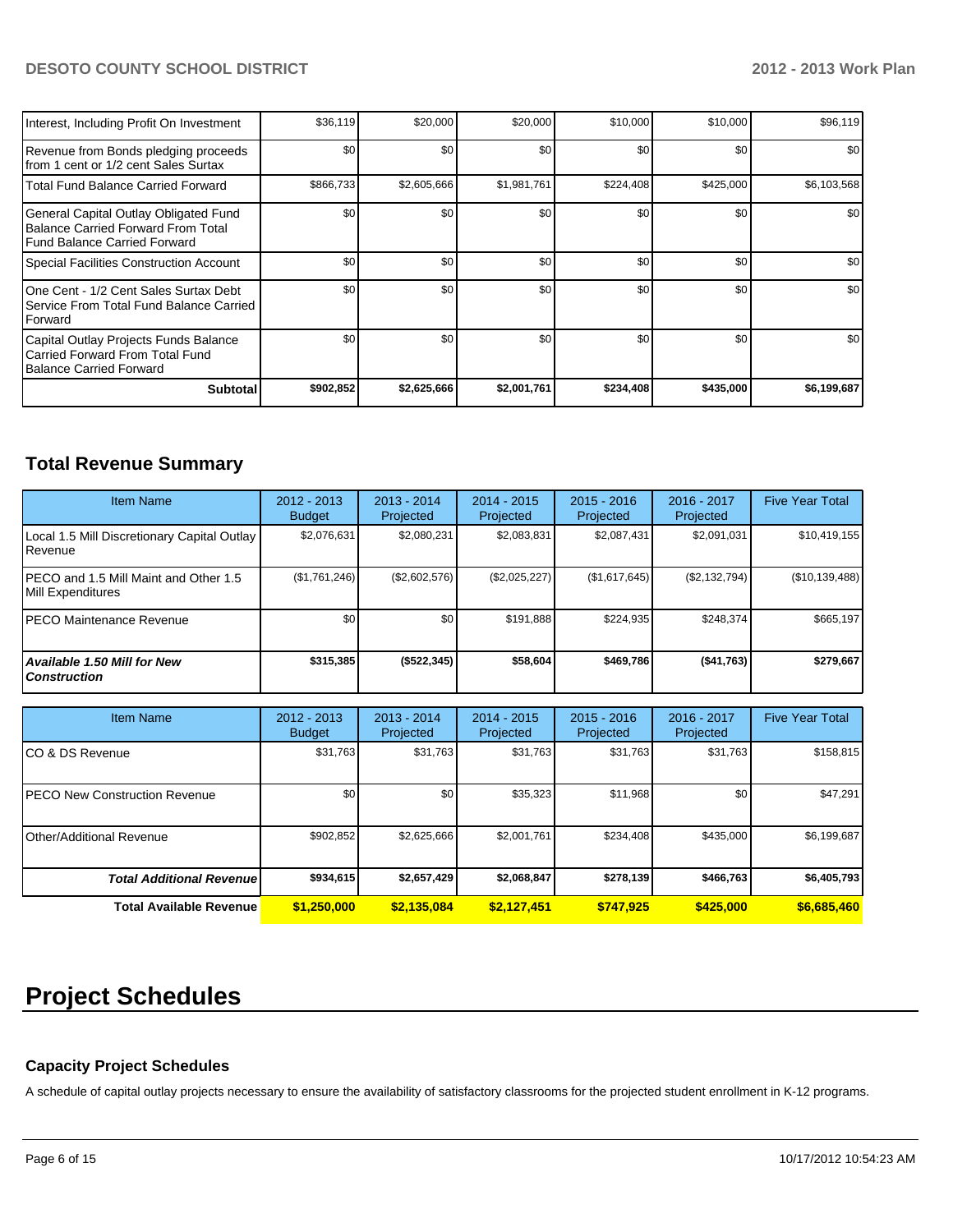## **DESOTO COUNTY SCHOOL DISTRICT 2012 - 2013 Work Plan**

| <b>Project Description</b>                          | Location                            |                          | $2012 - 2013$ | $2013 - 2014$ | $2014 - 2015$ | $2015 - 2016$ | $2016 - 2017$ | <b>Total</b>     | <b>Funded</b> |
|-----------------------------------------------------|-------------------------------------|--------------------------|---------------|---------------|---------------|---------------|---------------|------------------|---------------|
| <b>New Construction</b><br>Additional<br>Classrooms | <b>NOCATEE</b><br><b>ELEMENTARY</b> | Planned<br>Cost:         | \$0           | \$0           | \$425,000     | \$0           | \$425,000     | \$850,000 Yes    |               |
|                                                     | <b>Student Stations:</b>            |                          | 0             |               | 54            |               | 54            | 108 <sup>1</sup> |               |
|                                                     | <b>Total Classrooms:</b>            |                          | 0             |               | 3             | ი             | 3             | 6                |               |
|                                                     | Gross Sq Ft:                        |                          | 0             |               | 2,661         | U             | 2,661         | 5,322            |               |
|                                                     |                                     |                          |               |               |               |               |               |                  |               |
|                                                     |                                     | <b>Planned Cost:</b>     | \$0           | \$0           | \$425,000     | \$0           | \$425,000     | \$850,000        |               |
|                                                     | <b>Student Stations:</b>            |                          | $\mathbf{0}$  | <sup>0</sup>  | 54            | $\mathbf{0}$  | 54            | 108              |               |
|                                                     |                                     | <b>Total Classrooms:</b> | 0             |               | 3             | O             | 3             |                  |               |
|                                                     |                                     | Gross Sq Ft:             | 0             |               | 2,661         | 0             | 2,661         | 5,322            |               |

## **Other Project Schedules**

Major renovations, remodeling, and additions of capital outlay projects that do not add capacity to schools.

| <b>Project Description</b>                      | Location                             | $2012 - 2013$<br><b>Actual Budget</b> | $2013 - 2014$<br>Projected | 2014 - 2015<br>Projected | $2015 - 2016$<br>Projected | 2016 - 2017<br>Projected | Total           | Funded |
|-------------------------------------------------|--------------------------------------|---------------------------------------|----------------------------|--------------------------|----------------------------|--------------------------|-----------------|--------|
| New Construction 2 PE<br><b>Dressing Units</b>  | <b>DESOTO MIDDLE</b>                 | \$0                                   | \$257,600                  | \$0                      | \$0                        | \$0                      | \$257,600 Yes   |        |
| <b>HVAV Apply System to Rooms</b><br>54 to 78   | <b>WEST ELEMENTARY</b>               | \$0                                   | \$511,829                  | \$158,706                | \$0                        | \$0                      | \$670,535 Yes   |        |
| School Bus Work Bay                             | <b>SCHOOL BOARD</b><br><b>OFFICE</b> | \$0                                   | \$40,000                   | \$0                      | \$0                        | \$0                      | \$40,000 Yes    |        |
| Adding 1 Outside Storage and<br>Removing Room 1 | <b>SCHOOL BOARD</b><br><b>OFFICE</b> | \$0                                   | \$30,000                   | \$0                      | \$0                        | \$0                      | \$30,000 Yes    |        |
| <b>Chiller Replacement</b>                      | <b>NOCATEE</b><br><b>ELEMENTARY</b>  | \$0                                   | \$80,000                   | \$0                      | \$0                        | \$0                      | \$80,000 Yes    |        |
| High School Auditorium                          | <b>DESOTO SENIOR HIGH</b>            | \$1,250,000                           | \$1,115,655                | \$795,820                | \$0                        | \$0                      | \$3,161,475 Yes |        |
| <b>IT Data Center</b>                           | <b>SCHOOL BOARD</b><br><b>OFFICE</b> | \$0                                   | \$100,000                  | \$0                      | \$0                        | \$0                      | \$100,000 Yes   |        |
| Replace Chill Water System<br>with Ice Bankiing | <b>DESOTO MIDDLE</b>                 | \$0                                   | \$0                        | \$747,925                | \$747,925                  | \$0                      | \$1,495,850 Yes |        |
|                                                 |                                      | \$1,250,000                           | \$2,135,084                | \$1,702,451              | \$747,925                  | \$0                      | \$5,835,460     |        |

## **Additional Project Schedules**

Any projects that are not identified in the last approved educational plant survey.

Nothing reported for this section.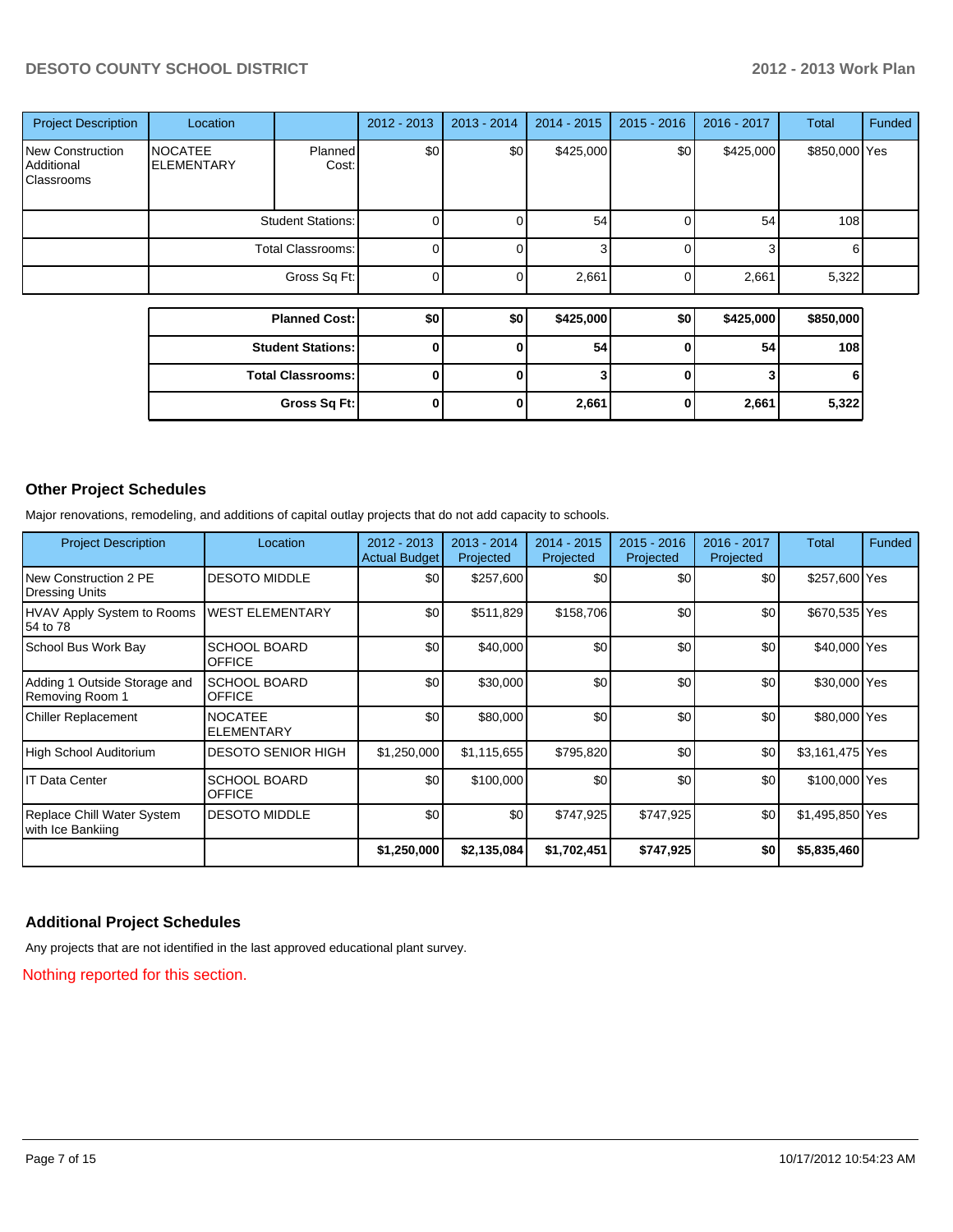## **Non Funded Growth Management Project Schedules**

Schedule indicating which projects, due to planned development, that CANNOT be funded from current revenues projected over the next five years.

Nothing reported for this section.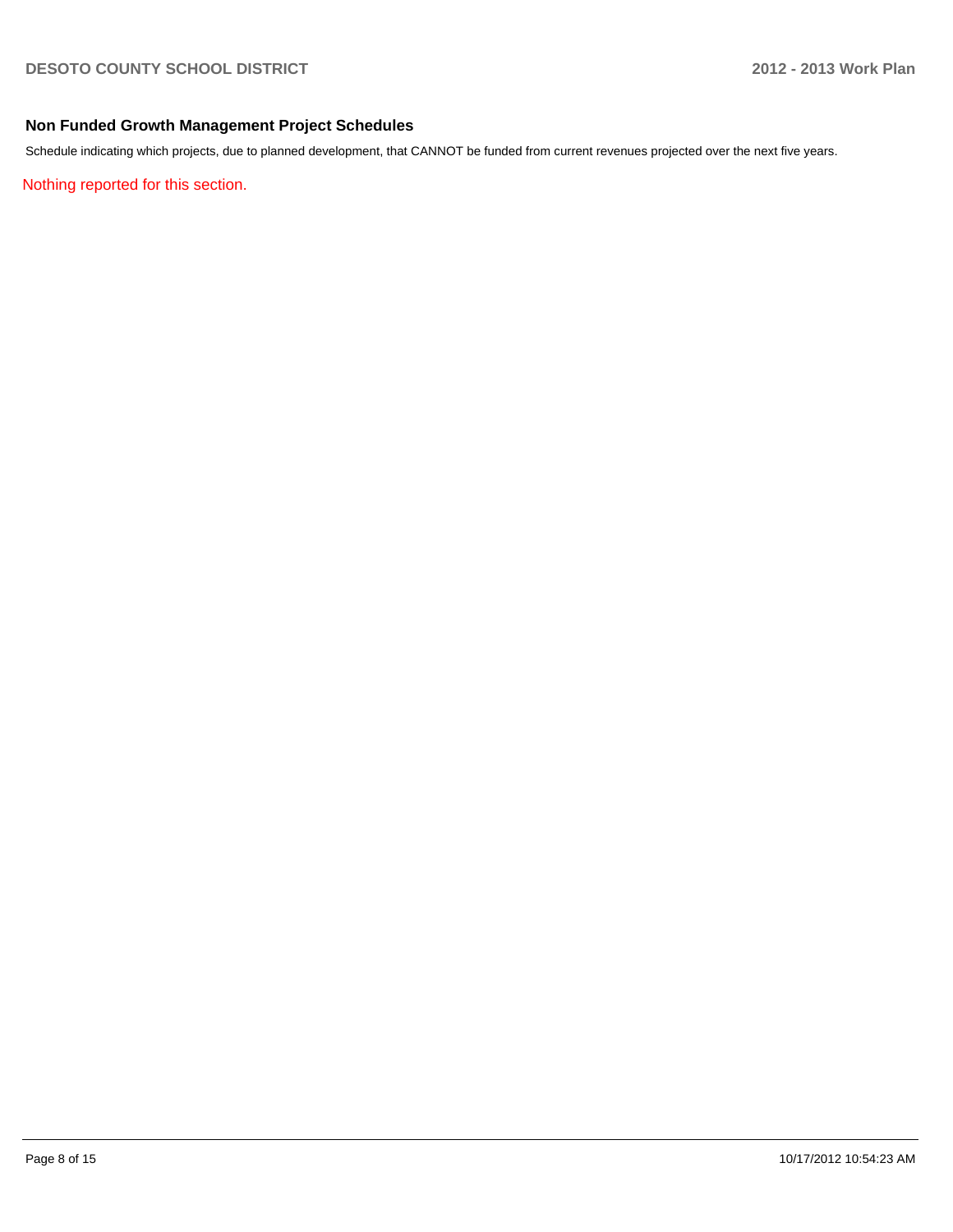# **Tracking**

## **Capacity Tracking**

| Location                                   | $2012 -$<br>2013 Satis.<br>Stu. Sta. | Actual<br>$2012 -$<br><b>2013 FISH</b><br>Capacity | Actual<br>$2011 -$<br>2012<br><b>COFTE</b> | # Class<br><b>Rooms</b> | Actual<br>Average<br>$2012 -$<br>2013 Class<br><b>Size</b> | Actual<br>$2012 -$<br>2013<br><b>Utilization</b> | <b>New</b><br>Stu.<br>Capacity | <b>New</b><br>Rooms to<br>be<br>Added/Re<br>moved | Projected<br>$2016 -$<br>2017<br><b>COFTE</b> | Projected<br>$2016 -$<br>2017<br><b>Utilization</b> | Projected<br>$2016 -$<br>2017 Class<br><b>Size</b> |
|--------------------------------------------|--------------------------------------|----------------------------------------------------|--------------------------------------------|-------------------------|------------------------------------------------------------|--------------------------------------------------|--------------------------------|---------------------------------------------------|-----------------------------------------------|-----------------------------------------------------|----------------------------------------------------|
| IDESOTO SENIOR HIGH                        | 1,562                                | 1,483                                              | 1,072                                      | 64                      | 17                                                         | 72.00 %                                          | $\Omega$                       | $\Omega$                                          | 1,161                                         | 78.00 %                                             | 18                                                 |
| IWEST ELEMENTARY                           | 907                                  | 907                                                | 912                                        | 49                      | 19                                                         | 101.00 %                                         | $\Omega$                       | $\Omega$                                          | 882                                           | 97.00 %                                             | 18                                                 |
| IMEMORIAL<br><b>IELEMENTARY</b>            | 997                                  | 997                                                | 902                                        | 52                      | 17                                                         | 90.00%                                           | $\Omega$                       | $\Omega$                                          | 872                                           | 87.00 %                                             | 17                                                 |
| IDESOTO MIDDLE                             | 1,322                                | 1,189                                              | 1,021                                      | 55                      | 19                                                         | 86.00 %                                          | $\Omega$                       | $\Omega$                                          | 1,140                                         | 96.00 %                                             | 21                                                 |
| INOCATEE<br><b>IELEMENTARY</b>             | 735                                  | 735                                                | 591                                        | 26                      | 23                                                         | 80.00 %                                          | 0                              | $\Omega$                                          | 571                                           | 78.00 %                                             | 22                                                 |
| <b>IBROWNSVILLE</b><br>I EDUCATION CENTER  | 0                                    | $\Omega$                                           | 0                                          | $\Omega$                | $\Omega$                                                   | 0.00%                                            | $\Omega$                       | $\Omega$                                          | $\Omega$                                      | 0.00%                                               | $\mathbf 0$                                        |
| <b>I</b> DESOTO EARLY<br>ICHILDHOOD CENTER | 100                                  | 100                                                | 57                                         | 6                       | $\overline{9}$                                             | 56.00 %                                          | $\Omega$                       | $\Omega$                                          | 47                                            | 47.00 %                                             | 8                                                  |
| IDESOTO<br><b>CONNECTIONS</b>              | 91                                   | 91                                                 | 20                                         | $\overline{2}$          | 10 <sup>1</sup>                                            | 22.00 %                                          | $\Omega$                       | $\Omega$                                          | 25                                            | 27.00 %                                             | 13                                                 |
|                                            | 5,714                                | 5,502                                              | 4,575                                      | 254                     | 18                                                         | 83.16 %                                          | ŋ                              | 0                                                 | 4,698                                         | 85.39 %                                             | 18                                                 |

The COFTE Projected Total (4,698) for 2016 - 2017 must match the Official Forecasted COFTE Total (4,698 ) for 2016 - 2017 before this section can be completed. In the event that the COFTE Projected Total does not match the Official forecasted COFTE, then the Balanced Projected COFTE Table should be used to balance COFTE.

| Projected COFTE for 2016 - 2017 |       |  |  |  |  |  |
|---------------------------------|-------|--|--|--|--|--|
| Elementary (PK-3)               | 1,593 |  |  |  |  |  |
| Middle $(4-8)$                  | 1,919 |  |  |  |  |  |
| High (9-12)                     | 1,186 |  |  |  |  |  |
|                                 | 4,698 |  |  |  |  |  |

| <b>Grade Level Type</b> | <b>Balanced Projected</b><br>COFTE for 2016 - 2017 |
|-------------------------|----------------------------------------------------|
| Elementary (PK-3)       |                                                    |
| Middle $(4-8)$          |                                                    |
| High (9-12)             |                                                    |
|                         | 4.69                                               |

## **Relocatable Replacement**

Number of relocatable classrooms clearly identified and scheduled for replacement in the school board adopted financially feasible 5-year district work program.

| Location                               | $-201.7$<br>2012 | $2013 - 2014$ | $2014 - 2015$ | $2015 - 2016$ | 2016 - 2017 | Year 5 Total |
|----------------------------------------|------------------|---------------|---------------|---------------|-------------|--------------|
| <b>Total Relocatable Replacements:</b> |                  |               |               |               |             | 0            |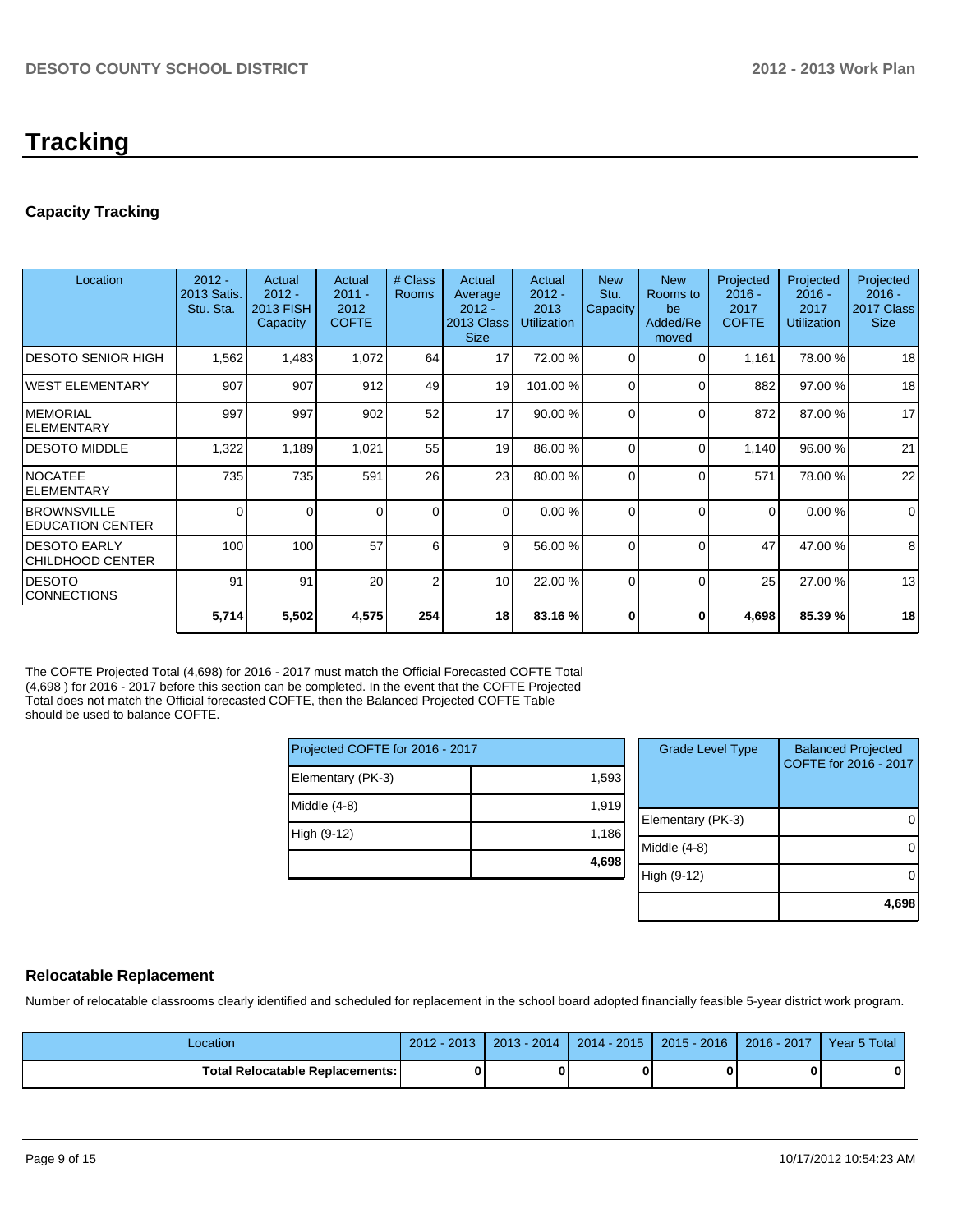## **Charter Schools Tracking**

Information regarding the use of charter schools.

Nothing reported for this section.

## **Special Purpose Classrooms Tracking**

The number of classrooms that will be used for certain special purposes in the current year, by facility and type of classroom, that the district will, 1), not use for educational purposes, and 2), the co-teaching classrooms that are not open plan classrooms and will be used for educational purposes.

| School                                 | School Type | # of Elementary  # of Middle 4-8  # of High 9-12<br>K-3 Classrooms I | <b>Classrooms</b> | <b>Classrooms</b> | # of $ESE$<br><b>Classrooms</b> | # of Combo<br><b>Classrooms</b> | Total<br><b>Classrooms</b> |
|----------------------------------------|-------------|----------------------------------------------------------------------|-------------------|-------------------|---------------------------------|---------------------------------|----------------------------|
| <b>Total Educational Classrooms: I</b> |             |                                                                      |                   |                   | 01                              | $\bf{0}$                        |                            |

| School                               | School Type | $\parallel$ # of Elementary $\parallel$ # of Middle 4-8 $\parallel$ # of High 9-12<br><b>IK-3 Classrooms I</b> | <b>Classrooms</b> | <b>Classrooms</b> | $#$ of ESE<br><b>Classrooms</b> | # of Combo<br><b>Classrooms</b> | Total<br><b>Classrooms</b> |
|--------------------------------------|-------------|----------------------------------------------------------------------------------------------------------------|-------------------|-------------------|---------------------------------|---------------------------------|----------------------------|
| <b>Total Co-Teaching Classrooms:</b> |             |                                                                                                                |                   |                   | 01                              | 0                               | $\mathbf{0}$               |

#### **Infrastructure Tracking**

**Necessary offsite infrastructure requirements resulting from expansions or new schools. This section should include infrastructure information related to capacity project schedules and other project schedules (Section 4).**

None

**Proposed location of planned facilities, whether those locations are consistent with the comprehensive plans of all affected local governments, and recommendations for infrastructure and other improvements to land adjacent to existing facilities. Provisions of 1013.33(12), (13) and (14) and 1013.36 must be addressed for new facilities planned within the 1st three years of the plan (Section 5).**

Not Specified

**Consistent with Comp Plan?** No

#### **Net New Classrooms**

The number of classrooms, by grade level and type of construction, that were added during the last fiscal year.

| List the net new classrooms added in the 2011 - 2012 fiscal year.                                                                                       | Llist the net new classrooms to be added in the 2012 - 2013 fiscal<br>Ivear. |                                   |                                |                        |                                                                        |                            |                                |                        |  |
|---------------------------------------------------------------------------------------------------------------------------------------------------------|------------------------------------------------------------------------------|-----------------------------------|--------------------------------|------------------------|------------------------------------------------------------------------|----------------------------|--------------------------------|------------------------|--|
| "Classrooms" is defined as capacity carrying classrooms that are added to increase<br>capacity to enable the district to meet the Class Size Amendment. |                                                                              |                                   |                                |                        | Totals for fiscal year 2012 - 2013 should match totals in Section 15A. |                            |                                |                        |  |
| Location                                                                                                                                                | $2011 - 2012$ #<br>Permanent                                                 | $2011 - 2012$ #<br><b>Modular</b> | $2011 - 2012$ #<br>Relocatable | $2011 - 2012$<br>Total | $2012 - 2013$ #<br>Permanent                                           | $2012 - 2013$ #<br>Modular | $2012 - 2013$ #<br>Relocatable | $2012 - 2013$<br>Total |  |
| Elementary (PK-3)                                                                                                                                       |                                                                              |                                   |                                |                        |                                                                        |                            |                                | $\Omega$               |  |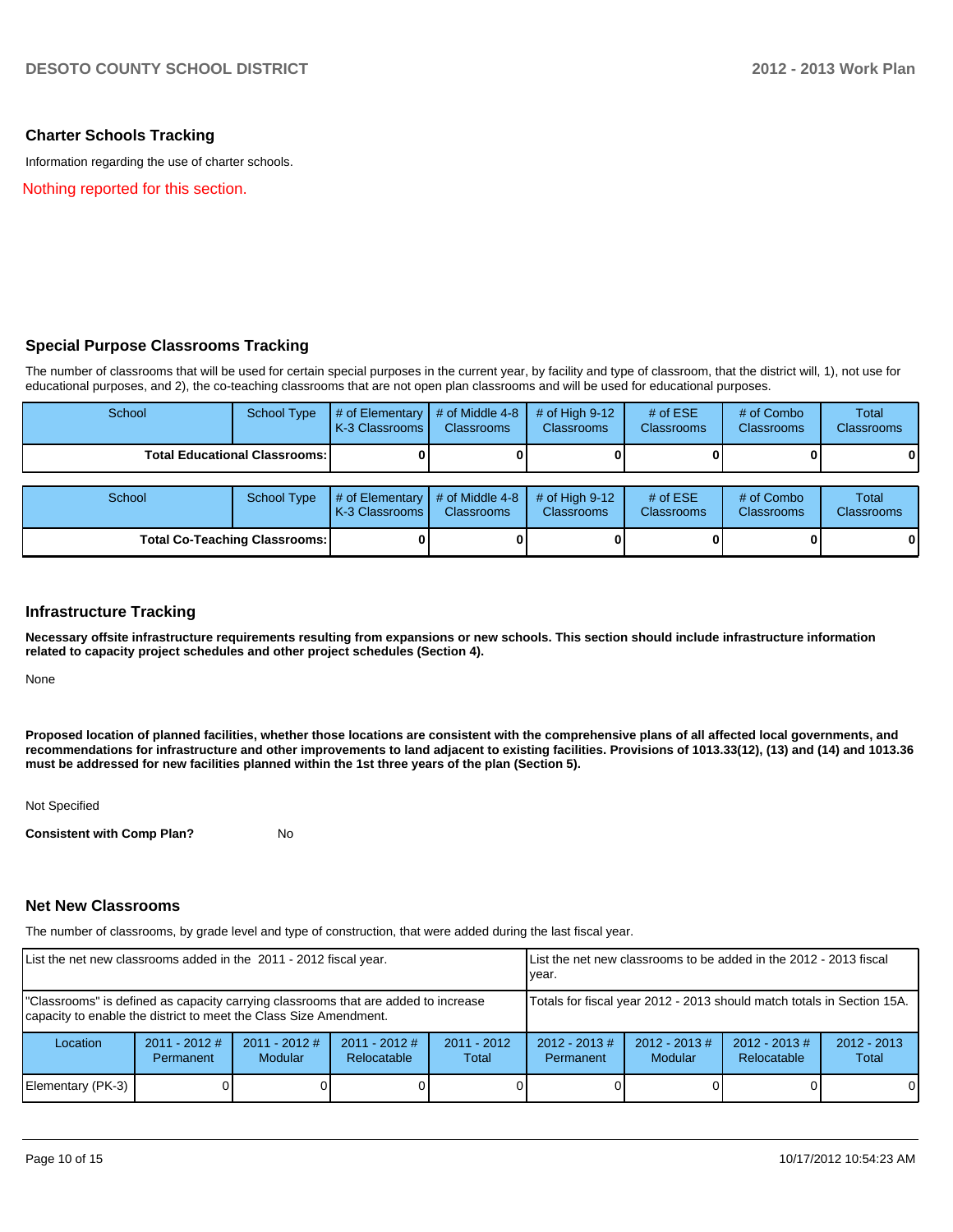| Middle (4-8) |  |  |    |    | $\mathbf{0}$ |
|--------------|--|--|----|----|--------------|
| High (9-12)  |  |  |    |    | $\mathbf{0}$ |
|              |  |  | ΩI | ΩI | $\mathbf{0}$ |

## **Relocatable Student Stations**

Number of students that will be educated in relocatable units, by school, in the current year, and the projected number of students for each of the years in the workplan.

| <b>Site</b>                         | $2012 - 2013$ | $2013 - 2014$ | 2014 - 2015 | $2015 - 2016$ | $2016 - 2017$ | 5 Year Average |
|-------------------------------------|---------------|---------------|-------------|---------------|---------------|----------------|
| <b>IDESOTO SENIOR HIGH</b>          |               |               |             |               |               | 0              |
| <b>IWEST ELEMENTARY</b>             |               |               |             |               |               | 0              |
| MEMORIAL ELEMENTARY                 |               |               |             |               |               | 0              |
| <b>IDESOTO MIDDLE</b>               |               |               |             |               |               | $\Omega$       |
| NOCATEE ELEMENTARY                  |               |               |             |               |               | 0              |
| IDESOTO EARLY CHILDHOOD CENTER      |               |               |             |               |               | 0              |
| <b>BROWNSVILLE EDUCATION CENTER</b> |               |               |             |               |               | $\Omega$       |
| <b>DESOTO CONNECTIONS</b>           |               |               |             |               |               | $\Omega$       |
|                                     |               |               |             |               |               |                |

| Totals for DESOTO COUNTY SCHOOL DISTRICT          |        |        |       |       |       |          |
|---------------------------------------------------|--------|--------|-------|-------|-------|----------|
| Total students in relocatables by year.           |        |        |       |       |       | $\bf{0}$ |
| Total number of COFTE students projected by year. | 4.5551 | 4.5831 | 4.663 | 4.698 | 4.698 | 4.639    |
| Percent in relocatables by year.                  | 0%     | 0%     | $0\%$ | 0 % I | 0 % I | $0\%$    |

## **Leased Facilities Tracking**

Exising leased facilities and plans for the acquisition of leased facilities, including the number of classrooms and student stations, as reported in the educational plant survey, that are planned in that location at the end of the five year workplan.

| Location                              | # of Leased<br>Classrooms 2012 -<br>2013 | <b>FISH Student</b><br><b>Stations</b> | Owner | # of Leased<br>Classrooms 2016 -<br>2017 | <b>FISH Student</b><br><b>Stations</b> |
|---------------------------------------|------------------------------------------|----------------------------------------|-------|------------------------------------------|----------------------------------------|
| IDESOTO SENIOR HIGH                   |                                          |                                        |       |                                          |                                        |
| <b>IWEST ELEMENTARY</b>               |                                          |                                        |       |                                          |                                        |
| IMEMORIAL ELEMENTARY                  |                                          |                                        |       |                                          |                                        |
| <b>DESOTO MIDDLE</b>                  |                                          |                                        |       |                                          |                                        |
| NOCATEE ELEMENTARY                    |                                          |                                        |       |                                          |                                        |
| <b>BROWNSVILLE EDUCATION CENTER</b>   |                                          |                                        |       |                                          |                                        |
| <b>IDESOTO EARLY CHILDHOOD CENTER</b> |                                          |                                        |       |                                          |                                        |
| <b>IDESOTO CONNECTIONS</b>            |                                          |                                        |       |                                          |                                        |
|                                       |                                          |                                        |       |                                          |                                        |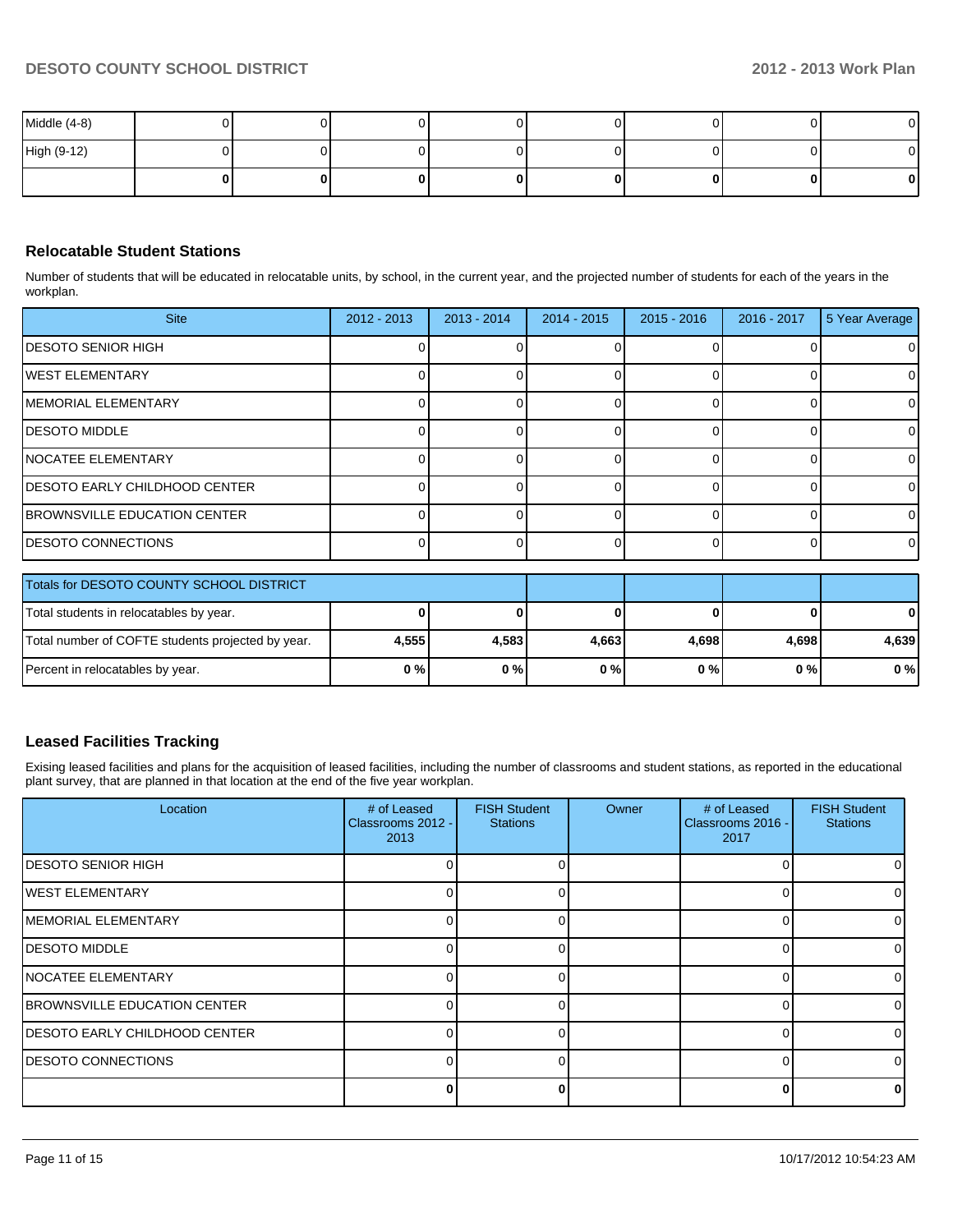## **Failed Standard Relocatable Tracking**

Relocatable units currently reported by school, from FISH, and the number of relocatable units identified as 'Failed Standards'.

Nothing reported for this section.

## **Planning**

#### **Class Size Reduction Planning**

**Plans approved by the school board that reduce the need for permanent student stations such as acceptable school capacity levels, redistricting, busing, year-round schools, charter schools, magnet schools, public-private partnerships, multitrack scheduling, grade level organization, block scheduling, or other alternatives.**

DeSoto is currently in declining enrollment and a charter application has been received for the 2013-14 year with a projected enrollment of 180 students in year one. The opening of the charter would reduce future permanent student station needs.

### **School Closure Planning**

**Plans for the closure of any school, including plans for disposition of the facility or usage of facility space, and anticipated revenues.**

None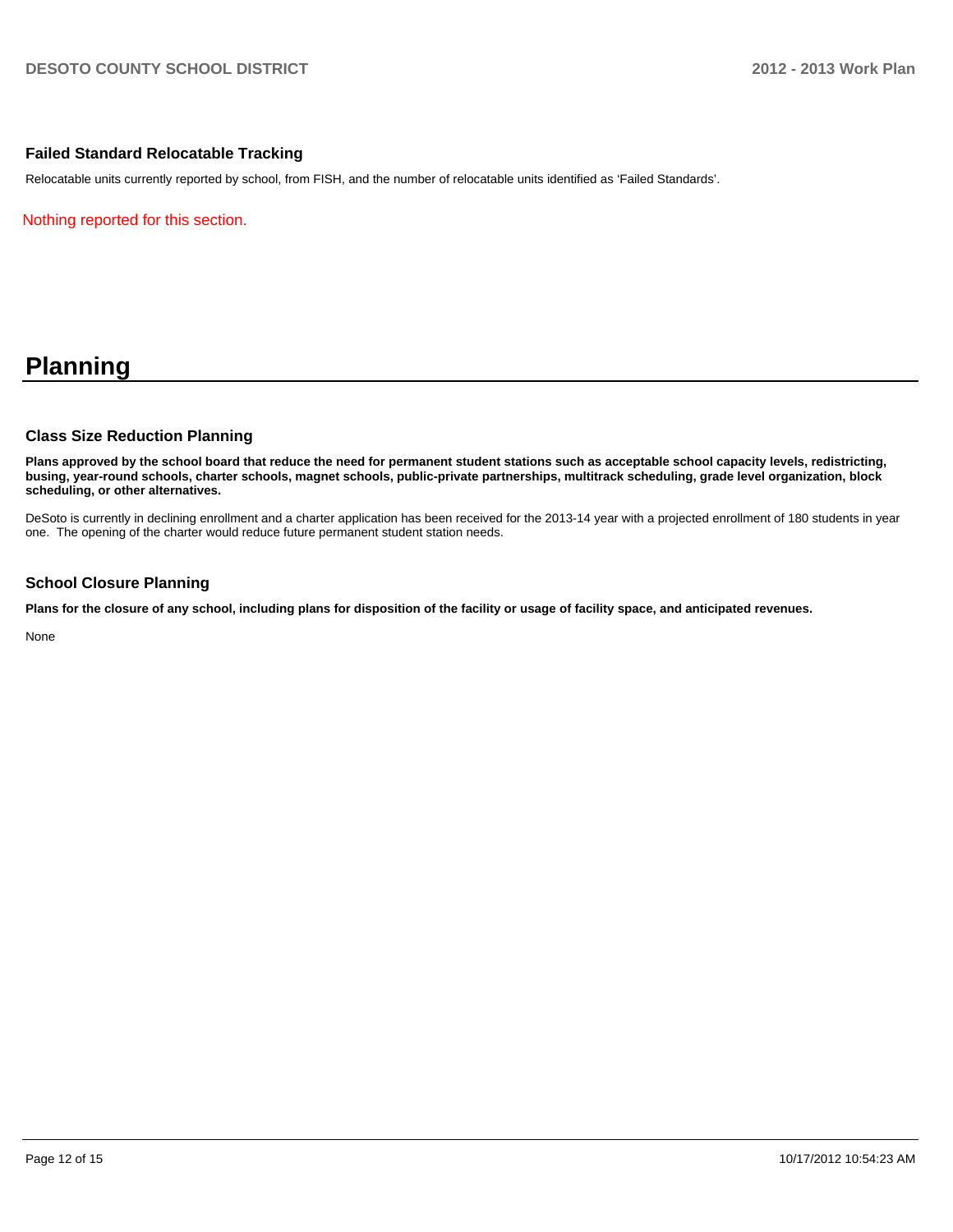# **Long Range Planning**

## **Ten-Year Maintenance**

District projects and locations regarding the projected need for major renovation, repair, and maintenance projects within the district in years 6-10 beyond the projects plans detailed in the five years covered by the work plan.

| Project     | 2016 - 2017 / 2021 - 2022<br><b>Projected Cost</b> |
|-------------|----------------------------------------------------|
| I All Sites | \$1,745,000                                        |
|             | \$1,745,000                                        |

## **Ten-Year Capacity**

Schedule of capital outlay projects projected to ensure the availability of satisfactory student stations for the projected student enrollment in K-12 programs for the future 5 years beyond the 5-year district facilities work program.

Nothing reported for this section.

## **Ten-Year Planned Utilization**

Schedule of planned capital outlay projects identifying the standard grade groupings, capacities, and planned utilization rates of future educational facilities of the district for both permanent and relocatable facilities.

| <b>Grade Level Projections</b>  | <b>FISH</b><br><b>Student</b><br><b>Stations</b> | <b>Actual 2011 -</b><br>2012 FISH<br>Capacity | Actual<br>$2011 -$<br>2012<br><b>COFTE</b> | Actual 2011 - 2012<br><b>Utilization</b> | Actual 2012 - 2013 / 2021 - 2022 new<br>Student Capacity to be added/removed | Projected 2021<br>2022 COFTE | $-$ Projected 2021 -<br>2022 Utilization |
|---------------------------------|--------------------------------------------------|-----------------------------------------------|--------------------------------------------|------------------------------------------|------------------------------------------------------------------------------|------------------------------|------------------------------------------|
| Elementary - District<br>Totals | 2.739                                            | 2,739                                         | 2.461.50                                   | 89.89%                                   |                                                                              | 2.056                        | 75.06 %                                  |
| Middle - District Totals        | 1.322                                            | 1.189                                         | ا021.23. ا                                 | 85.87 %                                  |                                                                              | 1.009                        | 84.86%                                   |
| High - District Totals          | 1.562                                            | 1.483                                         | .072.11                                    | 72.29 %                                  |                                                                              | 1.309                        | 88.27 %                                  |
| Other - ESE, etc                | 409                                              | 91                                            | 20.40                                      | 21.98 %                                  |                                                                              |                              | 0.00%                                    |
|                                 | 6,032                                            | 5,502                                         | 4,575.24                                   | 83.16 %                                  |                                                                              | 4,374                        | 79.50 %                                  |

**Combination schools are included with the middle schools for student stations, capacity, COFTE and utilization purposes because these facilities all have a 90% utilization factor. Use this space to explain or define the grade groupings for combination schools.**

No comments to report.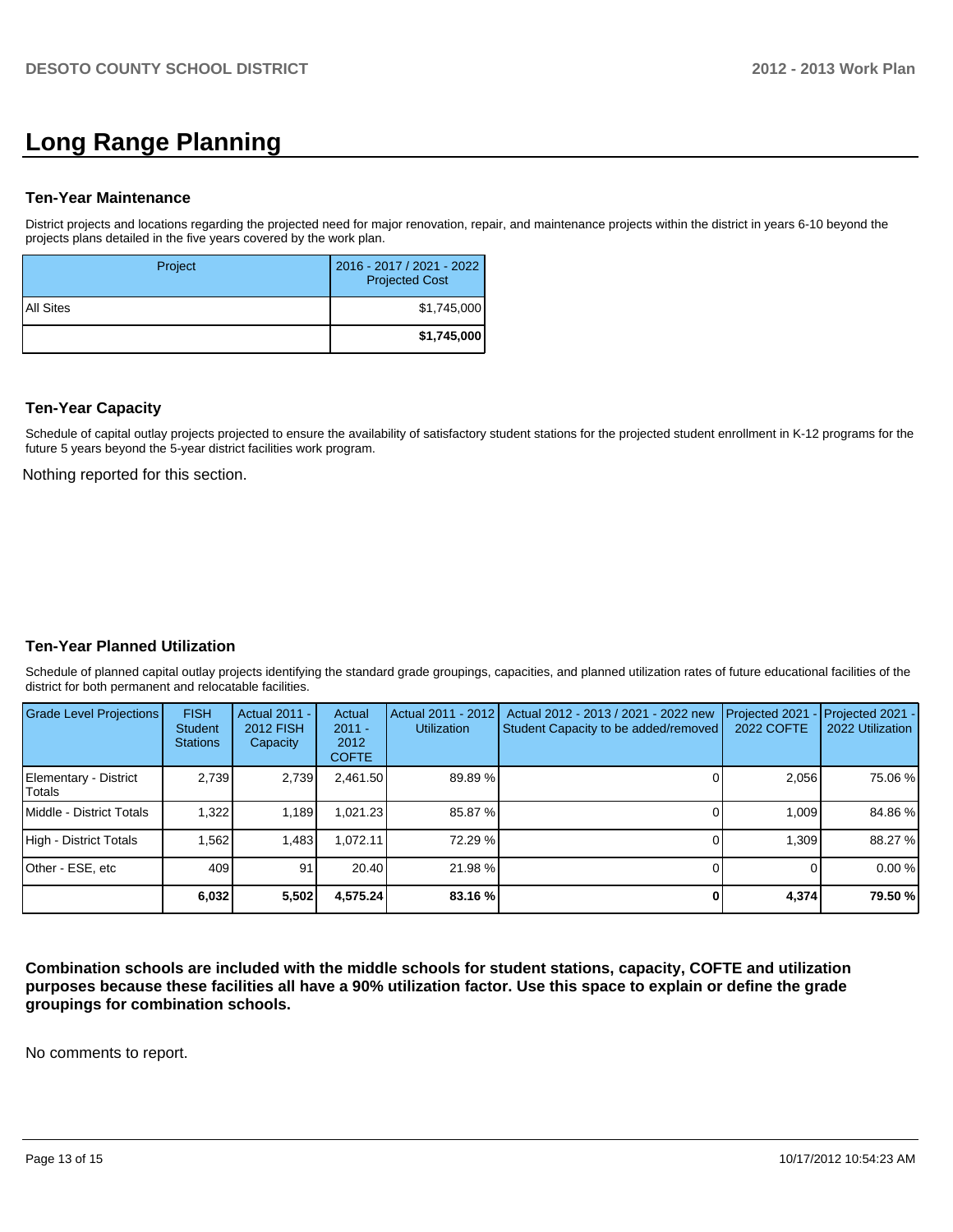### **Ten-Year Infrastructure Planning**

**Proposed Location of Planned New, Remodeled, or New Additions to Facilities in 06 thru 10 out years (Section 28).**

None

Plans for closure of any school, including plans for disposition of the facility or usage of facility space, and anticipated revenues in the 06 thru 10 out **years (Section 29).**

None

## **Twenty-Year Maintenance**

District projects and locations regarding the projected need for major renovation, repair, and maintenance projects within the district in years 11-20 beyond the projects plans detailed in the five years covered by the work plan.

| Project   | 2021 - 2022 / 2031 - 2032 Projected Cost |
|-----------|------------------------------------------|
| All Sites | \$4,819,150                              |
|           | \$4,819,150                              |

## **Twenty-Year Capacity**

Schedule of capital outlay projects projected to ensure the availability of satisfactory student stations for the projected student enrollment in K-12 programs for the future 11-20 years beyond the 5-year district facilities work program.

| Project               | Location, Community, Quadrant or other<br>general location | 2021 - 2022 / 2031 - 2032<br><b>Projected Cost</b> |
|-----------------------|------------------------------------------------------------|----------------------------------------------------|
| K-8 Elementary School | <b>ISW Section</b>                                         | \$25,000,000                                       |
|                       |                                                            | \$25,000,000                                       |

## **Twenty-Year Planned Utilization**

Schedule of planned capital outlay projects identifying the standard grade groupings, capacities, and planned utilization rates of future educational facilities of the district for both permanent and relocatable facilities.

| <b>Grade Level Projections</b>           | <b>FISH</b><br>Student<br><b>Stations</b> | <b>Actual 2011 -</b><br>2012 FISH<br>Capacity | Actual<br>$2011 -$<br>2012<br><b>COFTE</b> | Actual 2011 - 2012<br><b>Utilization</b> | Actual 2012 - 2013 / 2031 - 2032 new<br>Student Capacity to be added/removed | Projected 2031<br>2032 COFTE | Projected 2031 -<br>2032 Utilization |
|------------------------------------------|-------------------------------------------|-----------------------------------------------|--------------------------------------------|------------------------------------------|------------------------------------------------------------------------------|------------------------------|--------------------------------------|
| Elementary - District<br><b>I</b> Totals | 2.739                                     | 2,739                                         | 2,461.50                                   | 89.89 %                                  |                                                                              | 2,400                        | 87.62 %                              |
| <b>IMiddle - District Totals</b>         | 1,322                                     | 1,189                                         | 1.021.23                                   | 85.87 %                                  |                                                                              | 1.000                        | 84.10 %                              |
| High - District Totals                   | 1.562                                     | 1.483                                         | 1.072.11                                   | 72.29 %                                  |                                                                              | 1.050                        | 70.80 %                              |
| IOther - ESE. etc                        | 409                                       | 91                                            | 20.40                                      | 21.98 %                                  |                                                                              | 25 <sub>1</sub>              | 27.47 %                              |
|                                          | 6,032                                     | 5,502                                         | 4,575.24                                   | 83.16 %                                  |                                                                              | 4,475                        | 81.33 %                              |